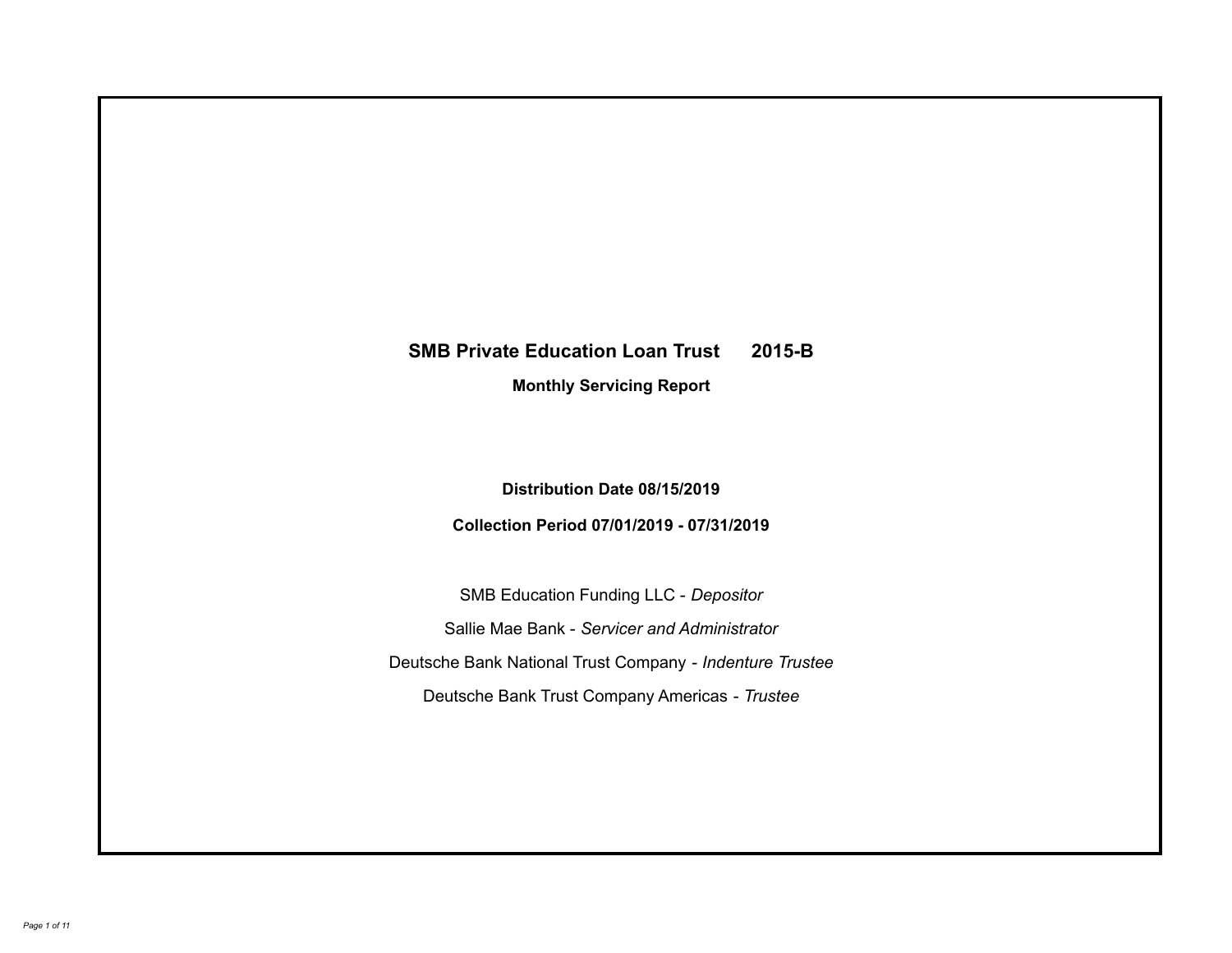A

| A           | <b>Student Loan Portfolio Characteristics</b> |                                                 | <b>Settlement Date</b><br>07/30/2015 | 06/30/2019            | 07/31/2019            |
|-------------|-----------------------------------------------|-------------------------------------------------|--------------------------------------|-----------------------|-----------------------|
|             | <b>Principal Balance</b>                      |                                                 | \$700,964,388.29                     | \$399,292,697.49      | \$392,798,862.28      |
|             | Interest to be Capitalized Balance            |                                                 | 42,430,107.89                        | 16,860,851.67         | 15,737,524.67         |
|             | Pool Balance                                  |                                                 | \$743,394,496.18                     | \$416,153,549.16      | \$408,536,386.95      |
|             | Weighted Average Coupon (WAC)                 |                                                 |                                      |                       |                       |
|             |                                               | WAC1 (Contractual Interest Rate on the Loan)    | 8.20%                                | 9.43%                 | 9.32%                 |
|             |                                               | WAC2 (Average of Applicable Interest Rate)      | 8.18%                                | 9.35%                 | 9.24%                 |
|             |                                               | WAC3 (Average of Actual Interest Rate)          | 8.13%                                | 9.27%                 | 9.16%                 |
|             | Weighted Average Remaining Term               |                                                 | 128.84                               | 120.37                | 120.32                |
|             | Number of Loans                               |                                                 | 63,899                               | 37,491                | 36,823                |
|             | Number of Borrowers<br>Pool Factor            |                                                 | 43,918                               | 26,033<br>0.559801762 | 25,573<br>0.549555302 |
|             |                                               | Since Issued Total Constant Prepayment Rate (1) |                                      | 8.99%                 | 9.02%                 |
|             |                                               |                                                 |                                      |                       |                       |
| B           | <b>Debt Securities</b>                        | Cusip/Isin                                      | 07/15/2019                           |                       | 08/15/2019            |
|             | A <sub>2</sub> A                              | 78448QAB4                                       | \$99,613,606.41                      |                       | \$95,983,299.31       |
|             | A <sub>2</sub> B                              | 78448QAC2                                       | \$46,693,878.00                      |                       | \$44,992,171.55       |
|             | A <sub>3</sub>                                | 78448QAD0                                       | \$75,000,000.00                      |                       | \$75,000,000.00       |
|             | B                                             | 78448QAE8                                       | \$70,000,000.00                      |                       | \$70,000,000.00       |
|             | $\mathsf C$                                   | 78448QAF5                                       | \$50,000,000.00                      |                       | \$50,000,000.00       |
|             |                                               |                                                 |                                      |                       |                       |
| $\mathsf C$ | <b>Certificates</b>                           | <b>Cusip/Isin</b>                               | 07/15/2019                           |                       | 08/15/2019            |
|             | Residual                                      | 78448Q108                                       | \$100,000.00                         |                       | \$100,000.00          |
|             |                                               |                                                 |                                      |                       |                       |
| D           | <b>Account Balances</b>                       |                                                 | 07/15/2019                           |                       | 08/15/2019            |
|             | Reserve Account Balance                       |                                                 | \$1,896,081.00                       |                       | \$1,896,081.00        |
|             |                                               |                                                 |                                      |                       |                       |
| E.          | <b>Asset / Liability</b>                      |                                                 | 07/15/2019                           |                       | 08/15/2019            |
|             | Overcollateralization Percentage              |                                                 | 17.99%                               |                       | 17.76%                |
|             | Specified Overcollateralization Amount        |                                                 | \$124,846,064.75                     |                       | \$122,560,916.09      |
|             | Actual Overcollateralization Amount           |                                                 | \$74,846,064.75                      |                       | \$72,560,916.09       |

(1) Since Issued Total CPR calculations found in monthly servicing reports issued on or prior to September 15, 2015 originally included loans that were removed from the pool by the sponsor because they .<br>became ineligible for the pool between the cut-off date and settlement date. On October 5, 2015, Since Issued Total CPR calculations were revised to exclude these loans and all prior monthly servicing reports were restated. For additional information, see 'Since Issued CPR Methodology' found on page 11 of this report.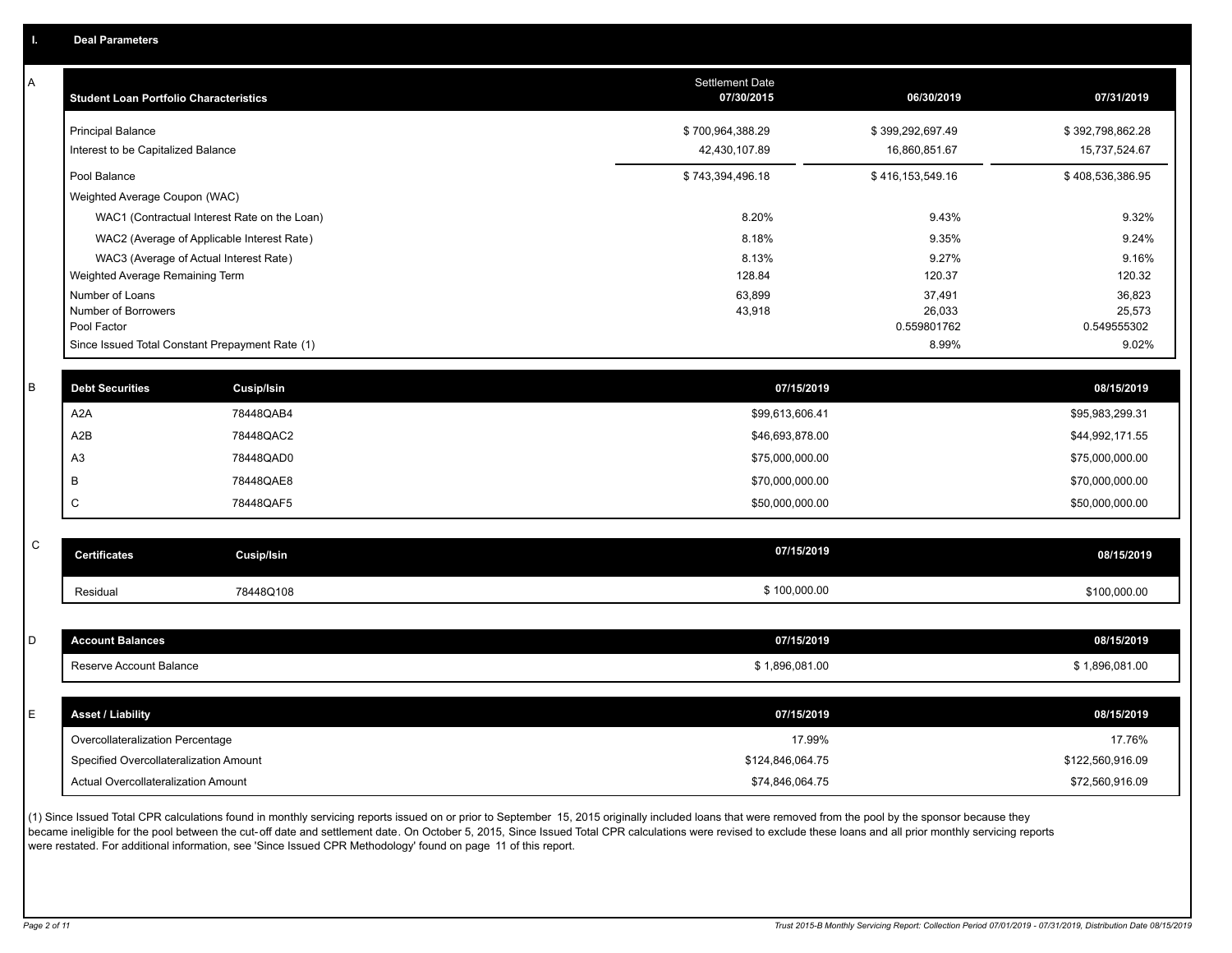### **II. 2015-B Trust Activity 07/01/2019 through 07/31/2019**

| <b>Borrower Principal</b><br>7,588,688.79<br><b>Consolidation Activity Principal</b><br>0.00<br>Seller Principal Reimbursement<br>178.48<br>0.00<br>Servicer Principal Reimbursement<br>0.00<br>Delinquent Principal Purchases by Servicer<br>71,177.74<br><b>Other Principal Deposits</b><br>\$7,660,045.01<br><b>Total Principal Receipts</b><br>В<br><b>Student Loan Interest Receipts</b><br><b>Borrower Interest</b><br>2,286,557.77<br>0.00<br><b>Consolidation Activity Interest</b><br>Seller Interest Reimbursement<br>0.14<br>0.00<br>Servicer Interest Reimbursement<br>Delinquent Interest Purchases by Servicer<br>0.00<br><b>Other Interest Deposits</b><br>208.45<br>\$2,286,766.36<br><b>Total Interest Receipts</b><br>C<br><b>Recoveries on Realized Losses</b><br>\$90,718.29<br>\$21,126.70<br>D<br><b>Investment Income</b><br>Е<br><b>Funds Borrowed from Next Collection Period</b><br>\$0.00<br>F<br>\$0.00<br><b>Funds Repaid from Prior Collection Period</b><br>G<br>\$0.00<br>Loan Sale or Purchase Proceeds<br>\$0.00<br>н<br>Initial Deposits to Distribution Account<br>\$0.00<br><b>Excess Transferred from Other Accounts</b><br>\$0.00<br>J<br><b>Borrower Benefit Reimbursements</b><br>Κ<br><b>Other Deposits</b><br>\$0.00<br>L<br><b>Other Fees Collected</b><br>\$0.00<br>М<br><b>AVAILABLE FUNDS</b><br>\$10,058,656.36<br>N<br>Non-Cash Principal Activity During Collection Period<br>\$1,166,209.80<br>Aggregate Purchased Amounts by the Depositor, Servicer or Seller<br>\$71,386.19<br>O<br>P<br>\$0.00<br>Aggregate Loan Substitutions | A | <b>Student Loan Principal Receipts</b> |  |
|---------------------------------------------------------------------------------------------------------------------------------------------------------------------------------------------------------------------------------------------------------------------------------------------------------------------------------------------------------------------------------------------------------------------------------------------------------------------------------------------------------------------------------------------------------------------------------------------------------------------------------------------------------------------------------------------------------------------------------------------------------------------------------------------------------------------------------------------------------------------------------------------------------------------------------------------------------------------------------------------------------------------------------------------------------------------------------------------------------------------------------------------------------------------------------------------------------------------------------------------------------------------------------------------------------------------------------------------------------------------------------------------------------------------------------------------------------------------------------------------------------------------------------------------------------------------------------------|---|----------------------------------------|--|
|                                                                                                                                                                                                                                                                                                                                                                                                                                                                                                                                                                                                                                                                                                                                                                                                                                                                                                                                                                                                                                                                                                                                                                                                                                                                                                                                                                                                                                                                                                                                                                                       |   |                                        |  |
|                                                                                                                                                                                                                                                                                                                                                                                                                                                                                                                                                                                                                                                                                                                                                                                                                                                                                                                                                                                                                                                                                                                                                                                                                                                                                                                                                                                                                                                                                                                                                                                       |   |                                        |  |
|                                                                                                                                                                                                                                                                                                                                                                                                                                                                                                                                                                                                                                                                                                                                                                                                                                                                                                                                                                                                                                                                                                                                                                                                                                                                                                                                                                                                                                                                                                                                                                                       |   |                                        |  |
|                                                                                                                                                                                                                                                                                                                                                                                                                                                                                                                                                                                                                                                                                                                                                                                                                                                                                                                                                                                                                                                                                                                                                                                                                                                                                                                                                                                                                                                                                                                                                                                       |   |                                        |  |
|                                                                                                                                                                                                                                                                                                                                                                                                                                                                                                                                                                                                                                                                                                                                                                                                                                                                                                                                                                                                                                                                                                                                                                                                                                                                                                                                                                                                                                                                                                                                                                                       |   |                                        |  |
|                                                                                                                                                                                                                                                                                                                                                                                                                                                                                                                                                                                                                                                                                                                                                                                                                                                                                                                                                                                                                                                                                                                                                                                                                                                                                                                                                                                                                                                                                                                                                                                       |   |                                        |  |
|                                                                                                                                                                                                                                                                                                                                                                                                                                                                                                                                                                                                                                                                                                                                                                                                                                                                                                                                                                                                                                                                                                                                                                                                                                                                                                                                                                                                                                                                                                                                                                                       |   |                                        |  |
|                                                                                                                                                                                                                                                                                                                                                                                                                                                                                                                                                                                                                                                                                                                                                                                                                                                                                                                                                                                                                                                                                                                                                                                                                                                                                                                                                                                                                                                                                                                                                                                       |   |                                        |  |
|                                                                                                                                                                                                                                                                                                                                                                                                                                                                                                                                                                                                                                                                                                                                                                                                                                                                                                                                                                                                                                                                                                                                                                                                                                                                                                                                                                                                                                                                                                                                                                                       |   |                                        |  |
|                                                                                                                                                                                                                                                                                                                                                                                                                                                                                                                                                                                                                                                                                                                                                                                                                                                                                                                                                                                                                                                                                                                                                                                                                                                                                                                                                                                                                                                                                                                                                                                       |   |                                        |  |
|                                                                                                                                                                                                                                                                                                                                                                                                                                                                                                                                                                                                                                                                                                                                                                                                                                                                                                                                                                                                                                                                                                                                                                                                                                                                                                                                                                                                                                                                                                                                                                                       |   |                                        |  |
|                                                                                                                                                                                                                                                                                                                                                                                                                                                                                                                                                                                                                                                                                                                                                                                                                                                                                                                                                                                                                                                                                                                                                                                                                                                                                                                                                                                                                                                                                                                                                                                       |   |                                        |  |
|                                                                                                                                                                                                                                                                                                                                                                                                                                                                                                                                                                                                                                                                                                                                                                                                                                                                                                                                                                                                                                                                                                                                                                                                                                                                                                                                                                                                                                                                                                                                                                                       |   |                                        |  |
|                                                                                                                                                                                                                                                                                                                                                                                                                                                                                                                                                                                                                                                                                                                                                                                                                                                                                                                                                                                                                                                                                                                                                                                                                                                                                                                                                                                                                                                                                                                                                                                       |   |                                        |  |
|                                                                                                                                                                                                                                                                                                                                                                                                                                                                                                                                                                                                                                                                                                                                                                                                                                                                                                                                                                                                                                                                                                                                                                                                                                                                                                                                                                                                                                                                                                                                                                                       |   |                                        |  |
|                                                                                                                                                                                                                                                                                                                                                                                                                                                                                                                                                                                                                                                                                                                                                                                                                                                                                                                                                                                                                                                                                                                                                                                                                                                                                                                                                                                                                                                                                                                                                                                       |   |                                        |  |
|                                                                                                                                                                                                                                                                                                                                                                                                                                                                                                                                                                                                                                                                                                                                                                                                                                                                                                                                                                                                                                                                                                                                                                                                                                                                                                                                                                                                                                                                                                                                                                                       |   |                                        |  |
|                                                                                                                                                                                                                                                                                                                                                                                                                                                                                                                                                                                                                                                                                                                                                                                                                                                                                                                                                                                                                                                                                                                                                                                                                                                                                                                                                                                                                                                                                                                                                                                       |   |                                        |  |
|                                                                                                                                                                                                                                                                                                                                                                                                                                                                                                                                                                                                                                                                                                                                                                                                                                                                                                                                                                                                                                                                                                                                                                                                                                                                                                                                                                                                                                                                                                                                                                                       |   |                                        |  |
|                                                                                                                                                                                                                                                                                                                                                                                                                                                                                                                                                                                                                                                                                                                                                                                                                                                                                                                                                                                                                                                                                                                                                                                                                                                                                                                                                                                                                                                                                                                                                                                       |   |                                        |  |
|                                                                                                                                                                                                                                                                                                                                                                                                                                                                                                                                                                                                                                                                                                                                                                                                                                                                                                                                                                                                                                                                                                                                                                                                                                                                                                                                                                                                                                                                                                                                                                                       |   |                                        |  |
|                                                                                                                                                                                                                                                                                                                                                                                                                                                                                                                                                                                                                                                                                                                                                                                                                                                                                                                                                                                                                                                                                                                                                                                                                                                                                                                                                                                                                                                                                                                                                                                       |   |                                        |  |
|                                                                                                                                                                                                                                                                                                                                                                                                                                                                                                                                                                                                                                                                                                                                                                                                                                                                                                                                                                                                                                                                                                                                                                                                                                                                                                                                                                                                                                                                                                                                                                                       |   |                                        |  |
|                                                                                                                                                                                                                                                                                                                                                                                                                                                                                                                                                                                                                                                                                                                                                                                                                                                                                                                                                                                                                                                                                                                                                                                                                                                                                                                                                                                                                                                                                                                                                                                       |   |                                        |  |
|                                                                                                                                                                                                                                                                                                                                                                                                                                                                                                                                                                                                                                                                                                                                                                                                                                                                                                                                                                                                                                                                                                                                                                                                                                                                                                                                                                                                                                                                                                                                                                                       |   |                                        |  |
|                                                                                                                                                                                                                                                                                                                                                                                                                                                                                                                                                                                                                                                                                                                                                                                                                                                                                                                                                                                                                                                                                                                                                                                                                                                                                                                                                                                                                                                                                                                                                                                       |   |                                        |  |
|                                                                                                                                                                                                                                                                                                                                                                                                                                                                                                                                                                                                                                                                                                                                                                                                                                                                                                                                                                                                                                                                                                                                                                                                                                                                                                                                                                                                                                                                                                                                                                                       |   |                                        |  |
|                                                                                                                                                                                                                                                                                                                                                                                                                                                                                                                                                                                                                                                                                                                                                                                                                                                                                                                                                                                                                                                                                                                                                                                                                                                                                                                                                                                                                                                                                                                                                                                       |   |                                        |  |
|                                                                                                                                                                                                                                                                                                                                                                                                                                                                                                                                                                                                                                                                                                                                                                                                                                                                                                                                                                                                                                                                                                                                                                                                                                                                                                                                                                                                                                                                                                                                                                                       |   |                                        |  |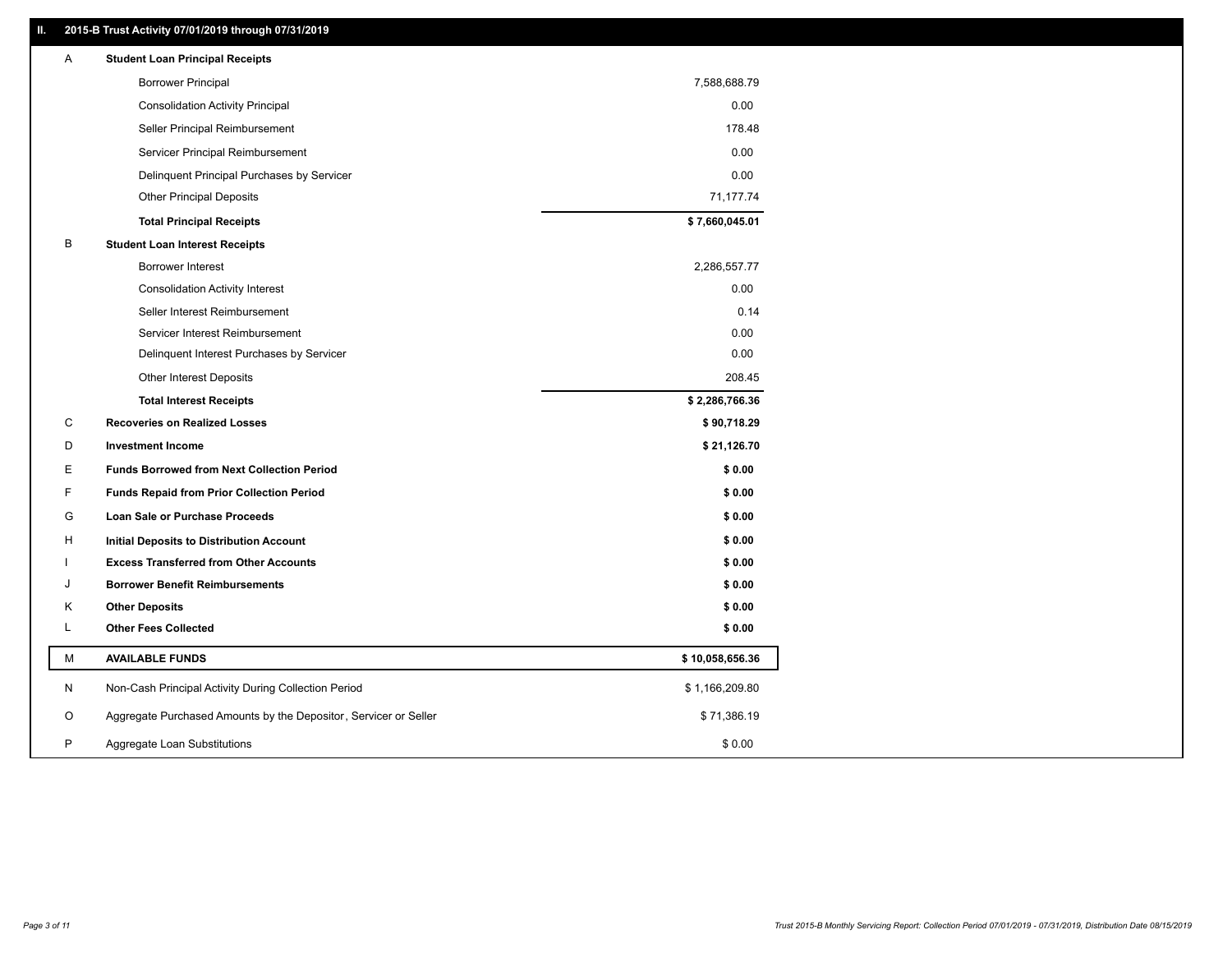|                   |                       |                          | <b>Loans by Repayment Status</b> |                                                                  |                |                            |                          |         |                                                           |                |                            |
|-------------------|-----------------------|--------------------------|----------------------------------|------------------------------------------------------------------|----------------|----------------------------|--------------------------|---------|-----------------------------------------------------------|----------------|----------------------------|
|                   |                       |                          |                                  | 07/31/2019                                                       |                |                            | 06/30/2019               |         |                                                           |                |                            |
|                   |                       | <b>Wtd Avg</b><br>Coupon | # Loans                          | <b>Principal and</b><br><b>Interest Accrued</b><br>to Capitalize | % of Principal | % of Loans in<br>Repay (1) | <b>Wtd Avg</b><br>Coupon | # Loans | Principal and<br><b>Interest Accrued</b><br>to Capitalize | % of Principal | % of Loans in<br>Repay (1) |
| INTERIM:          | IN SCHOOL             | 10.66%                   | 972                              | \$15,738,823.02                                                  | 3.852%         | $-$ %                      | 10.77%                   | 1,015   | \$16,280,321.07                                           | 3.912%         | $-$ %                      |
|                   | GRACE                 | 10.39%                   | 529                              | \$8,553,064.87                                                   | 2.094%         | $-$ %                      | 10.41%                   | 650     | \$10,897,385.56                                           | 2.619%         | $-$ %                      |
|                   | <b>DEFERMENT</b>      | 10.38%                   | 2,220                            | \$29,754,602.04                                                  | 7.283%         | $-$ %                      | 10.40%                   | 2,281   | \$30,865,498.20                                           | 7.417%         | $-$ %                      |
| <b>REPAYMENT:</b> | <b>CURRENT</b>        | 8.93%                    | 30,731                           | \$320,112,313.61                                                 | 78.356%        | 90.302%                    | 9.03%                    | 31,248  | \$325,299,068.81                                          | 78.168%        | 90.838%                    |
|                   | 31-60 DAYS DELINQUENT | 8.70%                    | 581                              | \$7,853,502.15                                                   | 1.922%         | 2.215%                     | 9.01%                    | 573     | \$7,713,579.46                                            | 1.854%         | 2.154%                     |
|                   | 61-90 DAYS DELINQUENT | 8.28%                    | 323                              | \$4,812,017.19                                                   | 1.178%         | 1.357%                     | 8.70%                    | 314     | \$4,890,419.62                                            | 1.175%         | 1.366%                     |
|                   | > 90 DAYS DELINQUENT  | 9.99%                    | 174                              | \$2,382,174.95                                                   | 0.583%         | 0.672%                     | 10.60%                   | 179     | \$2,444,149.81                                            | 0.587%         | 0.683%                     |
|                   | FORBEARANCE           | 9.55%                    | 1,293                            | \$19,329,889.12                                                  | 4.731%         | 5.453%                     | 9.56%                    | 1,231   | \$17,763,126.63                                           | 4.268%         | 4.960%                     |
| <b>TOTAL</b>      |                       |                          | 36,823                           | \$408,536,386.95                                                 | 100.00%        | 100.00%                    |                          | 37,491  | \$416,153,549.16                                          | 100.00%        | 100.00%                    |

Percentages may not total 100% due to rounding  $\star$ 

1 Loans classified in "Repayment" include any loan for which interim interest only, \$25 fixed payments or full principal and interest payments are due.

|                                |                                                                                                                                                                              |                          |         |                                                           | <b>Loans by Borrower Status</b> |                                |                          |         |                                                                  |                |                                |
|--------------------------------|------------------------------------------------------------------------------------------------------------------------------------------------------------------------------|--------------------------|---------|-----------------------------------------------------------|---------------------------------|--------------------------------|--------------------------|---------|------------------------------------------------------------------|----------------|--------------------------------|
|                                |                                                                                                                                                                              |                          |         | 07/31/2019                                                |                                 |                                | 06/30/2019               |         |                                                                  |                |                                |
|                                |                                                                                                                                                                              | <b>Wtd Avg</b><br>Coupon | # Loans | Principal and<br><b>Interest Accrued</b><br>to Capitalize | % of Principal                  | % of Loans in<br>P&I Repay (2) | <b>Wtd Avg</b><br>Coupon | # Loans | <b>Principal and</b><br><b>Interest Accrued</b><br>to Capitalize | % of Principal | % of Loans in<br>P&I Repay (2) |
| INTERIM:                       | IN SCHOOL                                                                                                                                                                    | 10.29%                   | 1,864   | \$28,931,837.35                                           | 7.082%                          | $-$ %                          | 10.35%                   | 1,965   | \$30,364,038.71                                                  | 7.296%         | $-$ %                          |
|                                | <b>GRACE</b>                                                                                                                                                                 | 10.06%                   | 972     | \$14,954,784.20                                           | 3.661%                          | $-$ %                          | 10.18%                   | 1,201   | \$18,490,397.84                                                  | 4.443%         | $-$ %                          |
|                                | <b>DEFERMENT</b>                                                                                                                                                             | 10.02%                   | 4,017   | \$51,873,266.30                                           | 12.697%                         | $-$ %                          | 10.07%                   | 4,106   | \$53,027,376.87                                                  | 12.742%        | $-$ %                          |
| P&I REPAYMENT:                 | <b>CURRENT</b>                                                                                                                                                               | 8.83%                    | 27,621  | \$278,645,985.93                                          | 68.206%                         | 89.088%                        | 8.93%                    | 27,955  | \$281,854,898.11                                                 | 67.729%        | 89.685%                        |
|                                | 31-60 DAYS DELINQUENT                                                                                                                                                        | 8.66%                    | 570     | \$7,713,941.52                                            | 1.888%                          | 2.466%                         | 8.96%                    | 551     | \$7,436,200.13                                                   | 1.787%         | 2.366%                         |
|                                | 61-90 DAYS DELINQUENT                                                                                                                                                        | 8.23%                    | 314     | \$4,721,026.67                                            | 1.156%                          | 1.509%                         | 8.65%                    | 306     | \$4,790,994.43                                                   | 1.151%         | 1.524%                         |
|                                | > 90 DAYS DELINQUENT                                                                                                                                                         | 9.98%                    | 172     | \$2,365,655.86                                            | 0.579%                          | 0.756%                         | 10.60%                   | 176     | \$2,426,516.44                                                   | 0.583%         | 0.772%                         |
|                                | FORBEARANCE                                                                                                                                                                  | 9.55%                    | 1,293   | \$19,329,889.12                                           | 4.731%                          | 6.180%                         | 9.56%                    | 1,231   | \$17,763,126.63                                                  | 4.268%         | 5.652%                         |
| <b>TOTAL</b><br>$\overline{2}$ | Percentages may not total 100% due to rounding<br>Loans classified in "P&I Repayment" includes only those loans for which scheduled principal and interest payments are due. |                          | 36,823  | \$408,536,386.95                                          | 100.00%                         | 100.00%                        |                          | 37,491  | \$416,153,549.16                                                 | 100.00%        | 100.00%                        |

WAC reflects WAC3 To conform with company standard reporting these sections now include Princial and Interest Accrued to Capitalize .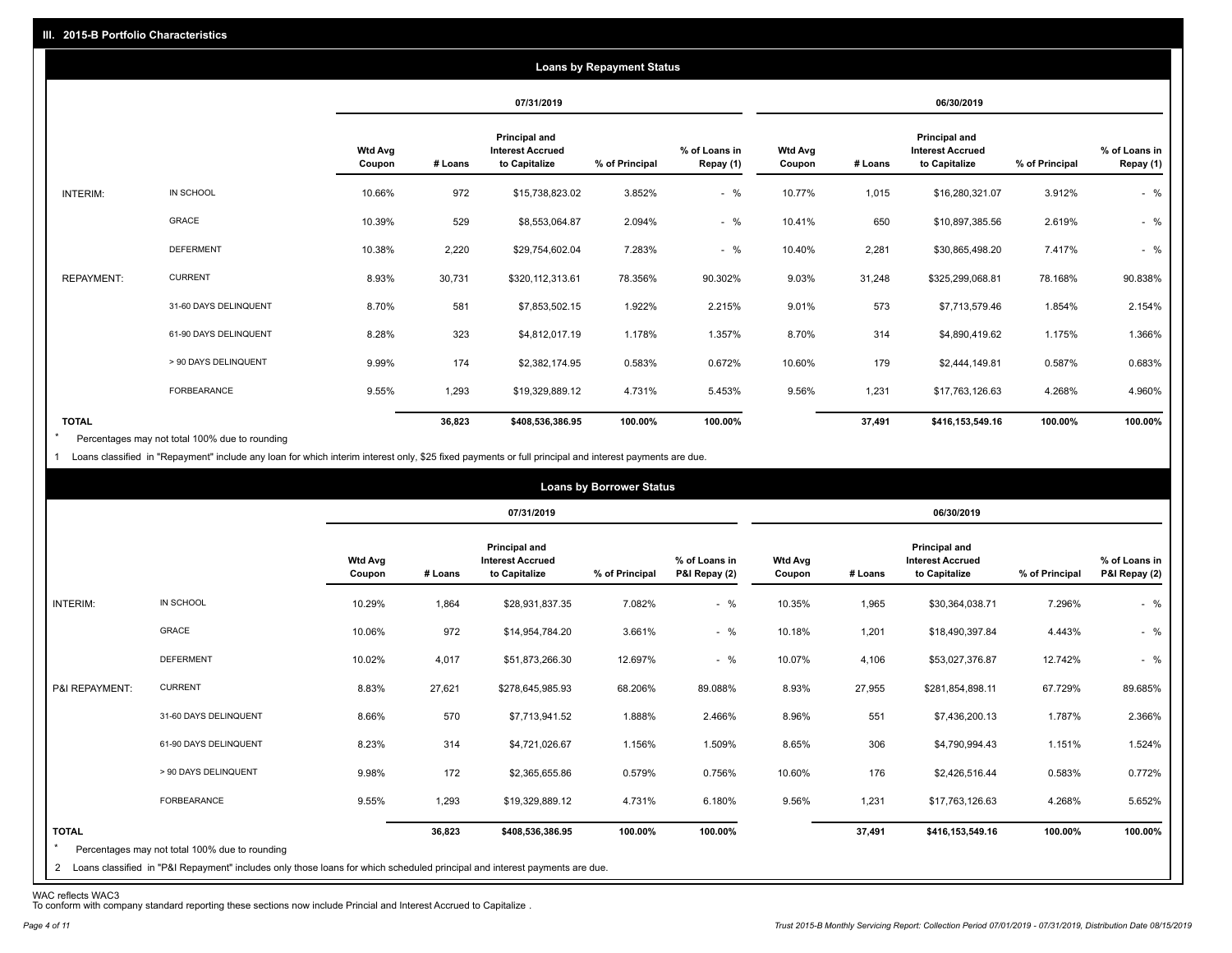|                                                                                                  | 7/31/2019        | 6/30/2019        |
|--------------------------------------------------------------------------------------------------|------------------|------------------|
| Pool Balance                                                                                     | \$408,536,386.95 | \$416,153,549.16 |
| Total # Loans                                                                                    | 36,823           | 37,491           |
| Total # Borrowers                                                                                | 25,573           | 26,033           |
| Weighted Average Coupon                                                                          | 9.24%            | 9.35%            |
| Weighted Average Remaining Term                                                                  | 120.32           | 120.37           |
| Percent of Pool - Cosigned                                                                       | 93.0%            | 93.0%            |
| Percent of Pool - Non Cosigned                                                                   | 7.0%             | 7.0%             |
| Borrower Interest Accrued for Period                                                             | \$3,087,079.13   | \$3,042,669.24   |
| Outstanding Borrower Interest Accrued                                                            | \$18,650,515.80  | \$19,712,448.34  |
| Gross Principal Realized Loss - Periodic *                                                       | \$637,547.10     | \$694,980.44     |
| Gross Principal Realized Loss - Cumulative *                                                     | \$28,330,526.79  | \$27,692,979.69  |
| Recoveries on Realized Losses - Periodic                                                         | \$90,718.29      | \$102,965.85     |
| Recoveries on Realized Losses - Cumulative                                                       | \$3,943,156.44   | \$3,852,438.15   |
| Net Losses - Periodic                                                                            | \$546,828.81     | \$592,014.59     |
| Net Losses - Cumulative                                                                          | \$24,387,370.35  | \$23,840,541.54  |
| Non-Cash Principal Activity - Capitalized Interest                                               | \$1,805,615.17   | \$2,037,325.92   |
| Since Issued Total Constant Prepayment Rate (CPR) (1)                                            | 9.02%            | 8.99%            |
| <b>Loan Substitutions</b>                                                                        | \$0.00           | \$0.00           |
| <b>Cumulative Loan Substitutions</b>                                                             | \$0.00           | \$0.00           |
| <b>Unpaid Servicing Fees</b>                                                                     | \$0.00           | \$0.00           |
| <b>Unpaid Administration Fees</b>                                                                | \$0.00           | \$0.00           |
| <b>Unpaid Carryover Servicing Fees</b>                                                           | \$0.00           | \$0.00           |
| Note Interest Shortfall                                                                          | \$0.00           | \$0.00           |
| Loans in Modification                                                                            | \$39,833,960.52  | \$39,405,859.95  |
| % of Loans in Modification as a % of Loans in Repayment (P&I)                                    | 13.57%           | 13.29%           |
|                                                                                                  |                  |                  |
|                                                                                                  |                  |                  |
| % Annualized Gross Principal Realized Loss - Periodic as a %<br>of Loans in Repayment (P&I) * 12 | 2.61%            | 2.81%            |
| % Gross Principal Realized Loss - Cumulative as a % of                                           |                  |                  |
| Original Pool Balance                                                                            | 3.81%            | 3.73%            |
|                                                                                                  |                  |                  |

\* In accordance with the Servicer's current policies and procedures, after September 1, 2017 loans subject to bankruptcy claims generally will not be reported as a charged- off unless and until they are delinquent for 120

(1) Since Issued Total CPR calculations found in monthly servicing reports issued on or prior to September 15, 2015 originally included loans that were removed from the pool by the sponsor because they became ineligible fo between the cut-off date and settlement date. On October 5, 2015, Since Issued Total CPR calculations were revised to exclude these loans and all prior monthly servicing reports were restated. For additional information, s Issued CPR Methodology' found on page 11 of this report.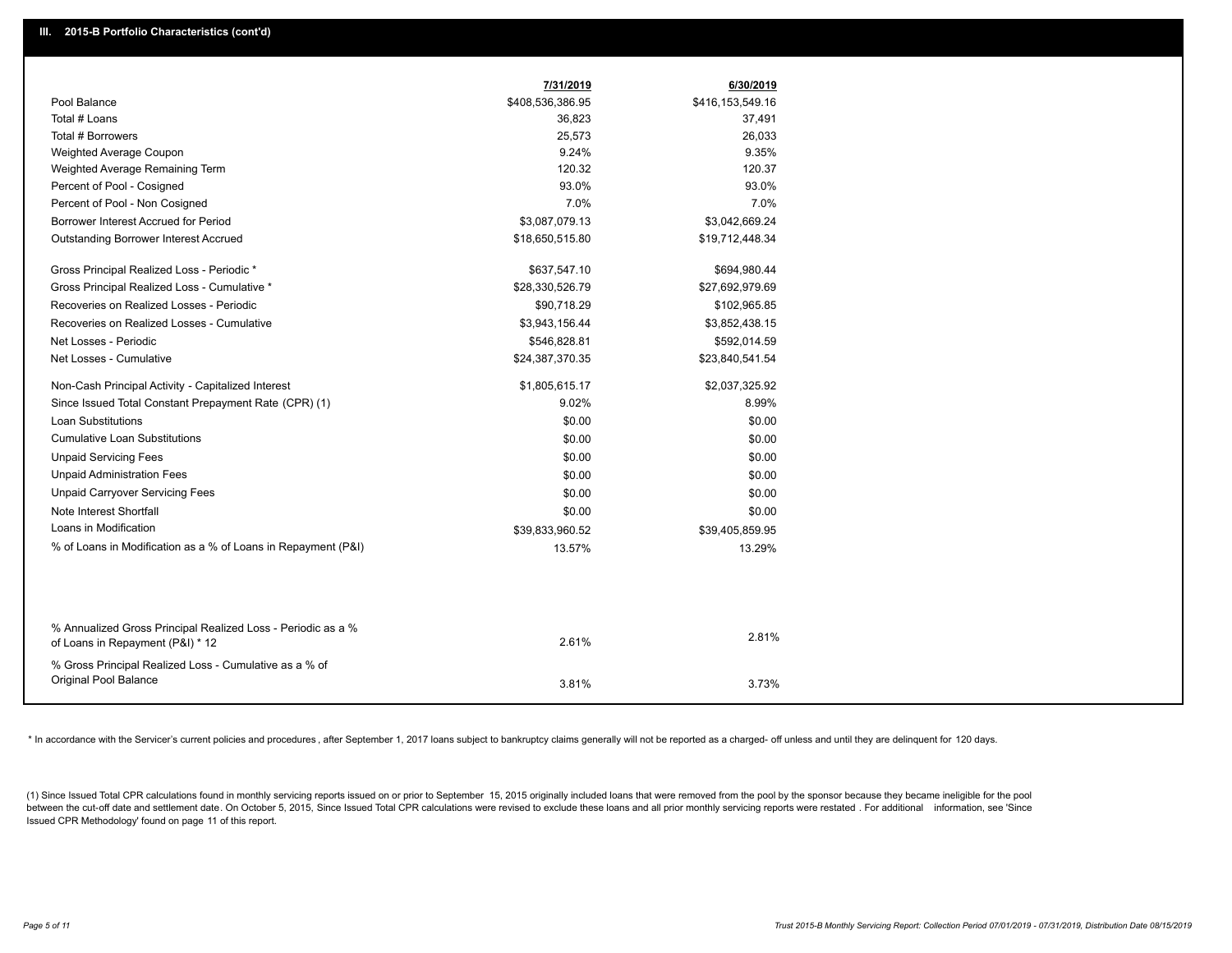#### **Loan Program**  A

|                                    | Weighted<br><b>Average Coupon</b> | # LOANS     | <b>S AMOUNT</b>  | $%$ *    |
|------------------------------------|-----------------------------------|-------------|------------------|----------|
| - Smart Option Interest-Only Loans | 8.28%                             | 7.580       | \$59,766,233.94  | 14.629%  |
| - Smart Option Fixed Pay Loans     | 9.09%                             | 9,862       | \$127,287,712.64 | 31.157%  |
| - Smart Option Deferred Loans      | 9.44%                             | 19.381      | \$221,482,440.37 | 54.214%  |
| - Other Loan Programs              | $0.00\%$                          | $\mathbf 0$ | \$0.00           | 0.000%   |
| <b>Total</b>                       | 9.16%                             | 36,823      | \$408,536,386.95 | 100.000% |

\* Percentages may not total 100% due to rounding

B

C

**Index Type**

|                       | Weighted<br><b>Average Coupon</b> | # LOANS | <b>\$ AMOUNT</b> | $%$ *    |
|-----------------------|-----------------------------------|---------|------------------|----------|
| - Fixed Rate Loans    | 7.20%                             | 8,333   | \$111,044,831.93 | 27.181%  |
| - LIBOR Indexed Loans | 9.89%                             | 28,490  | \$297,491,555.02 | 72.819%  |
| - Other Index Rates   | $0.00\%$                          | 0       | \$0.00           | 0.000%   |
| Total                 | 9.16%                             | 36,823  | \$408,536,386.95 | 100.000% |

\* Percentages may not total 100% due to rounding

#### **Weighted Average Recent FICO**

| 3,432  | \$38,486,658.88  | 9.421%   |
|--------|------------------|----------|
|        |                  |          |
| 2,541  | \$28,295,338.76  | 6.926%   |
| 3,907  | \$45,808,165.87  | 11.213%  |
| 7,379  | \$83,391,266.68  | 20.412%  |
| 19,558 | \$212,437,676.91 | 52.000%  |
| 6      | \$117,279.85     | 0.029%   |
| 36,823 | \$408,536,386.95 | 100.000% |
|        |                  |          |

WAC reflects WAC3 To conform with company standard reporting these sections now include Princial and Interest Accrued to Capitalize .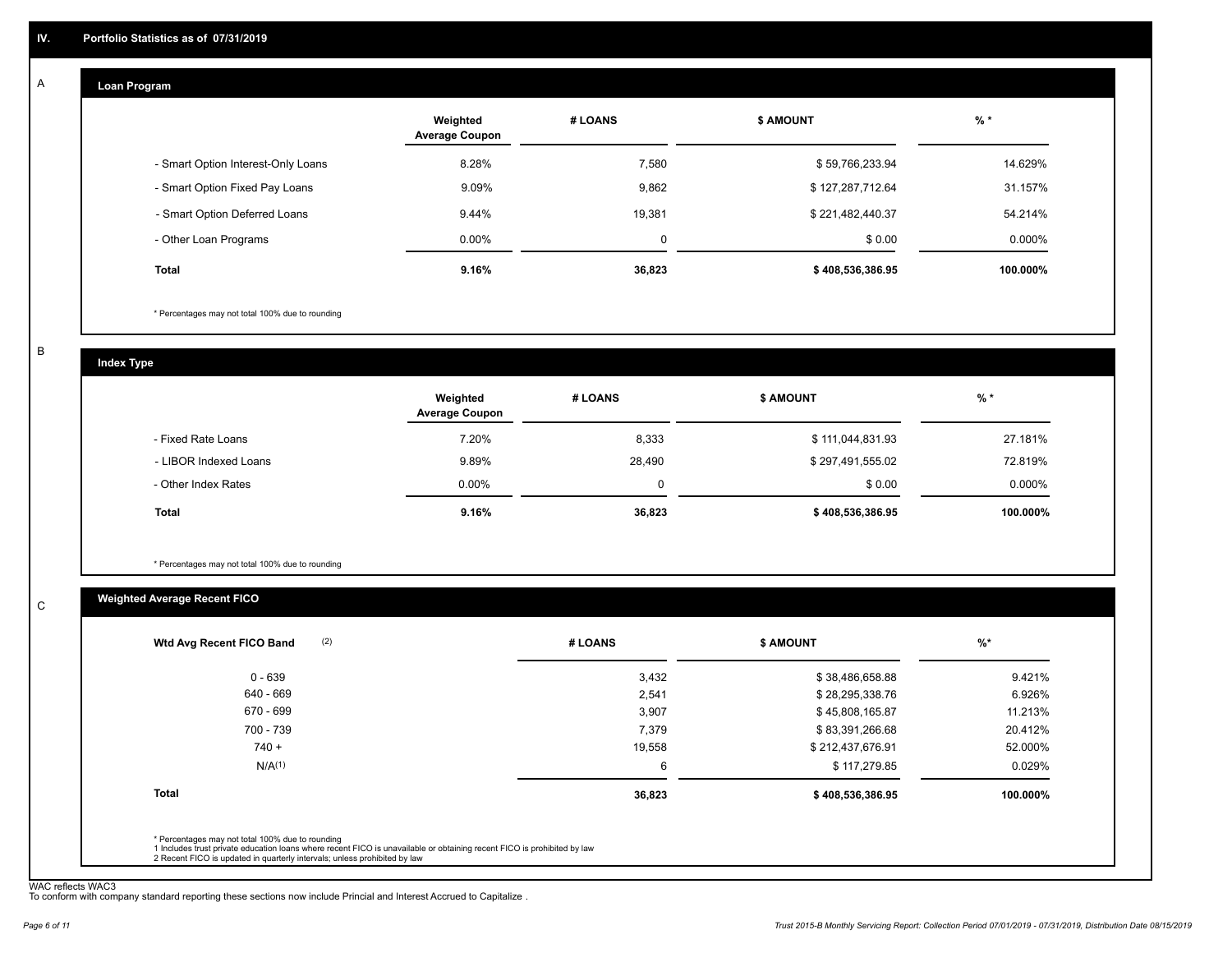| V. |       | 2015-B Reserve Account and Principal Distribution Calculations                             |                  |  |
|----|-------|--------------------------------------------------------------------------------------------|------------------|--|
| А. |       | <b>Reserve Account</b>                                                                     |                  |  |
|    |       | Specified Reserve Account Balance                                                          | \$1,896,081.00   |  |
|    |       | Actual Reserve Account Balance                                                             | \$1,896,081.00   |  |
| В. |       | <b>Principal Distribution Amount</b>                                                       |                  |  |
|    | i.    | Class A Notes Outstanding                                                                  | \$221,307,484.41 |  |
|    | ii.   | Pool Balance                                                                               | \$408,536,386.95 |  |
|    | iii.  | First Priority Principal Distribution Amount (i - ii)                                      | \$0.00           |  |
|    | iv.   | Class A and B Notes Outstanding                                                            | \$291,307,484.41 |  |
|    | v.    | First Priority Principal Distribution Amount                                               | \$0.00           |  |
|    | vi.   | Pool Balance                                                                               | \$408,536,386.95 |  |
|    | vii.  | Specified Overcollateralization Amount                                                     | \$122,560,916.09 |  |
|    | viii. | Available Funds (after payment of waterfall items A through H)                             | \$8,739,330.93   |  |
|    | ix.   | <b>Class C Notes Outstanding</b>                                                           | \$50,000,000.00  |  |
|    | х.    | Regular Principal Distribution Amount (if (iv > 0, (iv - v) - (vi - vii), min(viii, ix))   | \$5,332,013.55   |  |
|    |       |                                                                                            |                  |  |
|    | xi.   | Pool Balance                                                                               | \$408,536,386.95 |  |
|    | xii.  | 10% of Initial Pool Balance                                                                | \$74,339,449.62  |  |
|    | xiii. | First Priority Principal Distribution Amount                                               | \$0.00           |  |
|    | XIV.  | Regular Principal Distribution Amount                                                      | \$5,332,013.55   |  |
|    | XV.   | Available Funds (after payment of waterfall items A through J)                             | \$3,407,317.38   |  |
|    |       | xvi. Additional Principal Distribution Amount (if(ix $\lt$ = x, min(xv, xi - xiii - xiv))) | \$0.00           |  |
|    |       |                                                                                            |                  |  |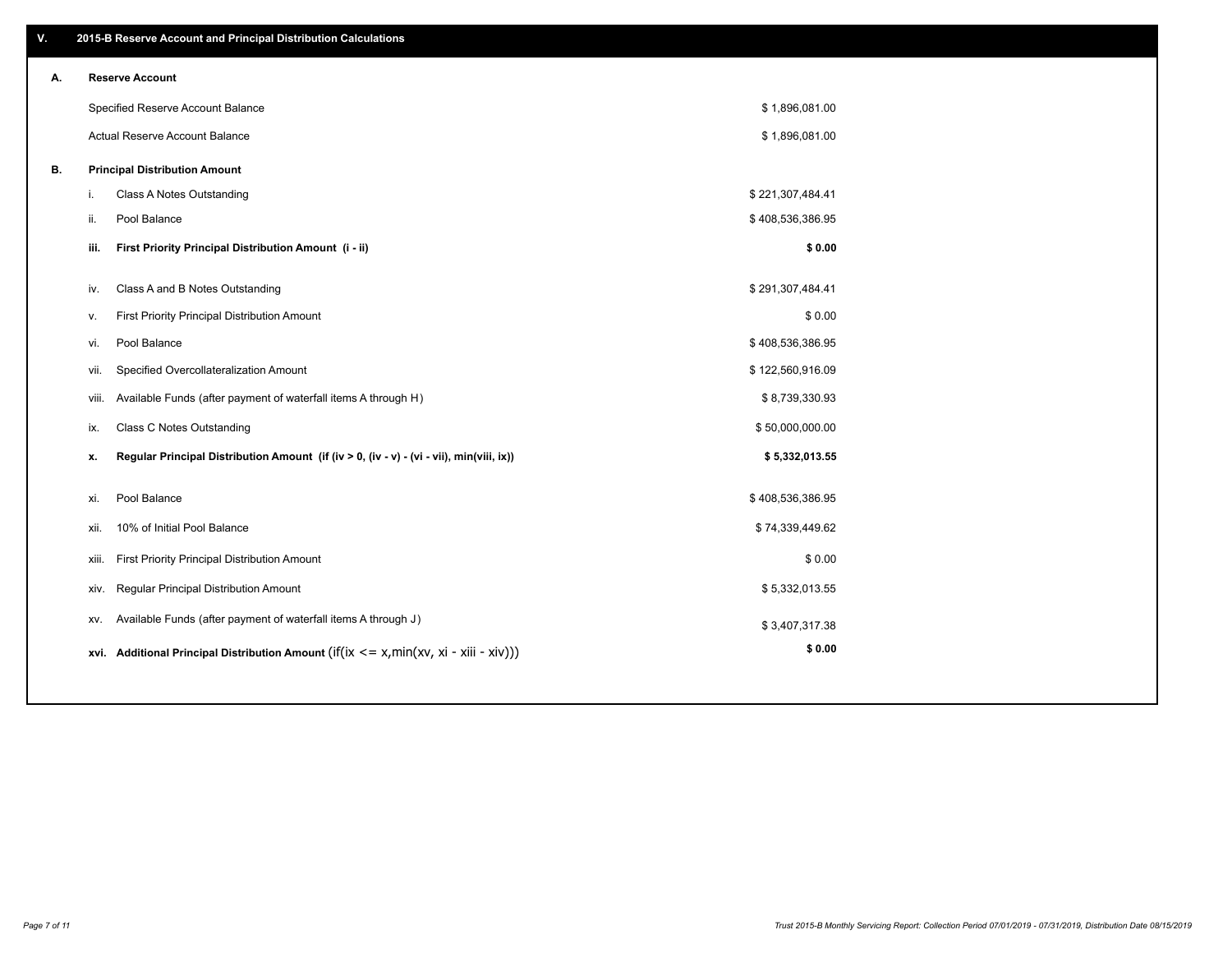|    |                                                         | Paid           | <b>Funds Balance</b> |
|----|---------------------------------------------------------|----------------|----------------------|
|    | <b>Total Available Funds</b>                            |                | \$10,058,656.36      |
| A  | <b>Trustee Fees</b>                                     | \$0.00         | \$10,058,656.36      |
| В  | <b>Servicing Fees</b>                                   | \$267,039.51   | \$9,791,616.85       |
| С  | i. Administration Fees                                  | \$8,333.00     | \$9,783,283.85       |
|    | ii. Unreimbursed Administrator Advances plus any Unpaid | \$0.00         | \$9,783,283.85       |
| D  | Class A Noteholders Interest Distribution Amount        | \$652,286.25   | \$9,130,997.60       |
| Е  | <b>First Priority Principal Payment</b>                 | \$0.00         | \$9,130,997.60       |
| F. | Class B Noteholders Interest Distribution Amount        | \$204,166.67   | \$8,926,830.93       |
| G  | Class C Noteholders Interest Distribution Amount        | \$187,500.00   | \$8,739,330.93       |
| H  | <b>Reinstatement Reserve Account</b>                    | \$0.00         | \$8,739,330.93       |
|    | Regular Principal Distribution                          | \$5,332,013.55 | \$3,407,317.38       |
| J  | <b>Carryover Servicing Fees</b>                         | \$0.00         | \$3,407,317.38       |
| Κ  | Additional Principal Distribution Amount                | \$0.00         | \$3,407,317.38       |
| L  | Unpaid Expenses of Trustee                              | \$0.00         | \$3,407,317.38       |
| М  | Unpaid Expenses of Administrator                        | \$0.00         | \$3,407,317.38       |
| N  | Remaining Funds to the Residual Certificateholders      | \$3,407,317.38 | \$0.00               |

## **Waterfall Conditions**

| А. |      | <b>Class C Noteholders' Interest Distribution Condition</b>                                                                                                                                      |                  |  |
|----|------|--------------------------------------------------------------------------------------------------------------------------------------------------------------------------------------------------|------------------|--|
|    |      | Pool Balance                                                                                                                                                                                     | \$408,536,386.95 |  |
|    | ii.  | Class A and B Notes Outstanding                                                                                                                                                                  | \$291,307,484.41 |  |
|    | iii. | Class C Noteholders' Interest Distribution Ratio (i / ii)                                                                                                                                        | 140.24%          |  |
|    | İV.  | Minimum Ratio                                                                                                                                                                                    | 110.00%          |  |
|    | v.   | Is the Class C Noteholders' Interest Distribution Condition Satisfied (iii > iv)                                                                                                                 | ν                |  |
|    |      | * If the Class C Noteholders' Interest Distribution Condition is satisfied then the amount of interest accrued at the Class C Rate for the Accrual Period is Released on the distribution Date . |                  |  |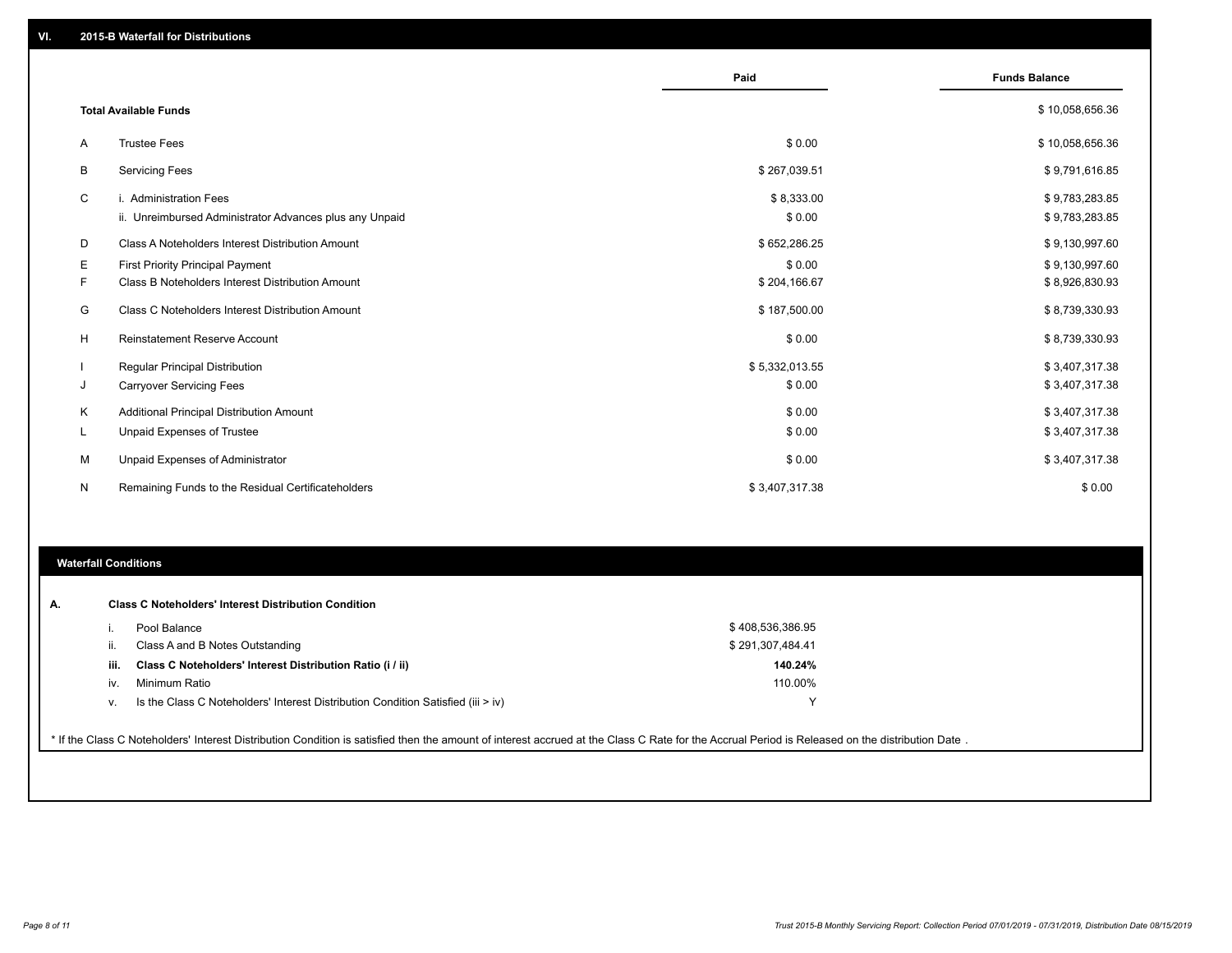## **VII. 2015-B Distributions**

| <b>Distribution Amounts</b>                                |                         |                         |                         |
|------------------------------------------------------------|-------------------------|-------------------------|-------------------------|
|                                                            | A <sub>2</sub> A        | A <sub>2</sub> B        | A <sub>3</sub>          |
| Cusip/Isin                                                 | 78448QAB4               | 78448QAC2               | 78448QAD0               |
| <b>Beginning Balance</b>                                   | \$99,613,606.41         | \$46,693,878.00         | \$75,000,000.00         |
| Index                                                      | <b>FIXED</b>            | <b>LIBOR</b>            | <b>LIBOR</b>            |
| Spread/Fixed Rate                                          | 2.98%                   | 1.20%                   | 1.75%                   |
| Record Date (Days Prior to Distribution)                   | 1 NEW YORK BUSINESS DAY | 1 NEW YORK BUSINESS DAY | 1 NEW YORK BUSINESS DAY |
| <b>Accrual Period Begin</b>                                | 7/15/2019               | 7/15/2019               | 7/15/2019               |
| <b>Accrual Period End</b>                                  | 8/15/2019               | 8/15/2019               | 8/15/2019               |
| Daycount Fraction                                          | 0.08333333              | 0.08611111              | 0.08611111              |
| Interest Rate*                                             | 2.98000%                | 3.52500%                | 4.07500%                |
| <b>Accrued Interest Factor</b>                             | 0.002483333             | 0.003035417             | 0.003509028             |
| <b>Current Interest Due</b>                                | \$247,373.79            | \$141,735.38            | \$263,177.08            |
| Interest Shortfall from Prior Period Plus Accrued Interest | $\mathsf{\$}$ -         | $\mathsf{\$}$ -         | $\mathsf{\$}$ -         |
| <b>Total Interest Due</b>                                  | \$247,373.79            | \$141,735.38            | \$263,177.08            |
| <b>Interest Paid</b>                                       | \$247,373.79            | \$141,735.38            | \$263,177.08            |
| <b>Interest Shortfall</b>                                  | $\frac{1}{2}$           | $\frac{1}{2}$           | $\mathcal{S}$ -         |
| <b>Principal Paid</b>                                      | \$3,630,307.10          | \$1,701,706.45          | $\mathcal{S}$ -         |
| <b>Ending Principal Balance</b>                            | \$95,983,299.31         | \$44,992,171.55         | \$75,000,000.00         |
| Paydown Factor                                             | 0.018907849             | 0.018907849             | 0.000000000             |
| <b>Ending Balance Factor</b>                               | 0.499913017             | 0.499913017             | 1.000000000             |

\* Pay rates for Current Distribution. For the interest rates applicable to the next distribution date, please see https://www.salliemae.com/about/investors/data/SMBabrate.txt.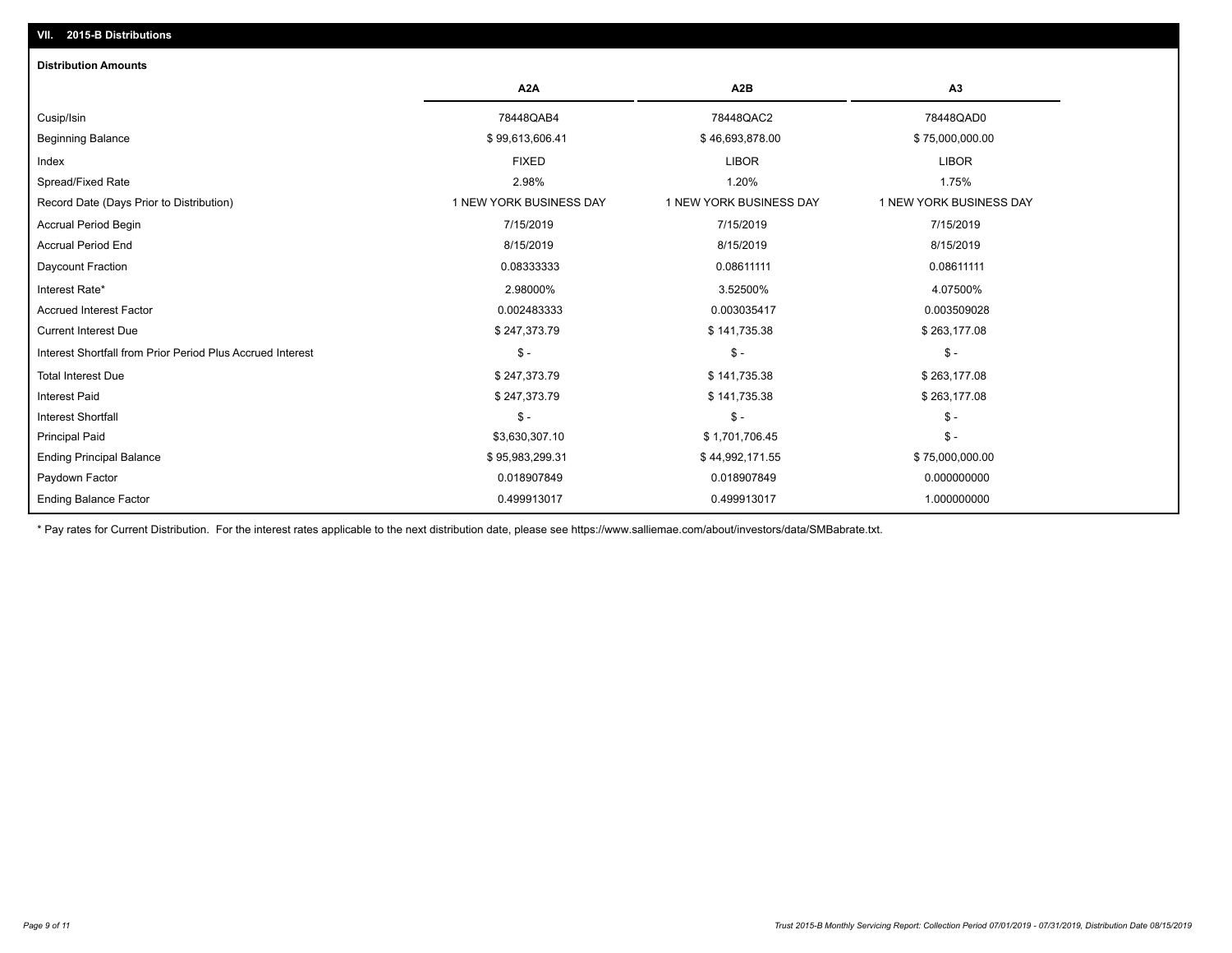| VII. 2015-B Distributions                                  |                         |                         |
|------------------------------------------------------------|-------------------------|-------------------------|
| <b>Distribution Amounts</b>                                |                         |                         |
|                                                            | в                       | C                       |
| Cusip/Isin                                                 | 78448QAE8               | 78448QAF5               |
| <b>Beginning Balance</b>                                   | \$70,000,000.00         | \$50,000,000.00         |
| Index                                                      | <b>FIXED</b>            | <b>FIXED</b>            |
| Spread/Fixed Rate                                          | 3.50%                   | 4.50%                   |
| Record Date (Days Prior to Distribution)                   | 1 NEW YORK BUSINESS DAY | 1 NEW YORK BUSINESS DAY |
| <b>Accrual Period Begin</b>                                | 7/15/2019               | 7/15/2019               |
| <b>Accrual Period End</b>                                  | 8/15/2019               | 8/15/2019               |
| Daycount Fraction                                          | 0.08333333              | 0.08333333              |
| Interest Rate*                                             | 3.50000%                | 4.50000%                |
| <b>Accrued Interest Factor</b>                             | 0.002916667             | 0.003750000             |
| <b>Current Interest Due</b>                                | \$204,166.67            | \$187,500.00            |
| Interest Shortfall from Prior Period Plus Accrued Interest | $\mathsf{\$}$ -         | $\frac{1}{2}$           |
| <b>Total Interest Due</b>                                  | \$204,166.67            | \$187,500.00            |
| Interest Paid                                              | \$204,166.67            | \$187,500.00            |
| Interest Shortfall                                         | $\mathcal{S}$ -         | $\frac{1}{2}$           |
| <b>Principal Paid</b>                                      | $$ -$                   | $\mathsf{\$}$ -         |
| <b>Ending Principal Balance</b>                            | \$70,000,000.00         | \$50,000,000.00         |
| Paydown Factor                                             | 0.000000000             | 0.000000000             |
| <b>Ending Balance Factor</b>                               | 1.000000000             | 1.000000000             |
|                                                            |                         |                         |

\* Pay rates for Current Distribution. For the interest rates applicable to the next distribution date, please see https://www.salliemae.com/about/investors/data/SMBabrate.txt.